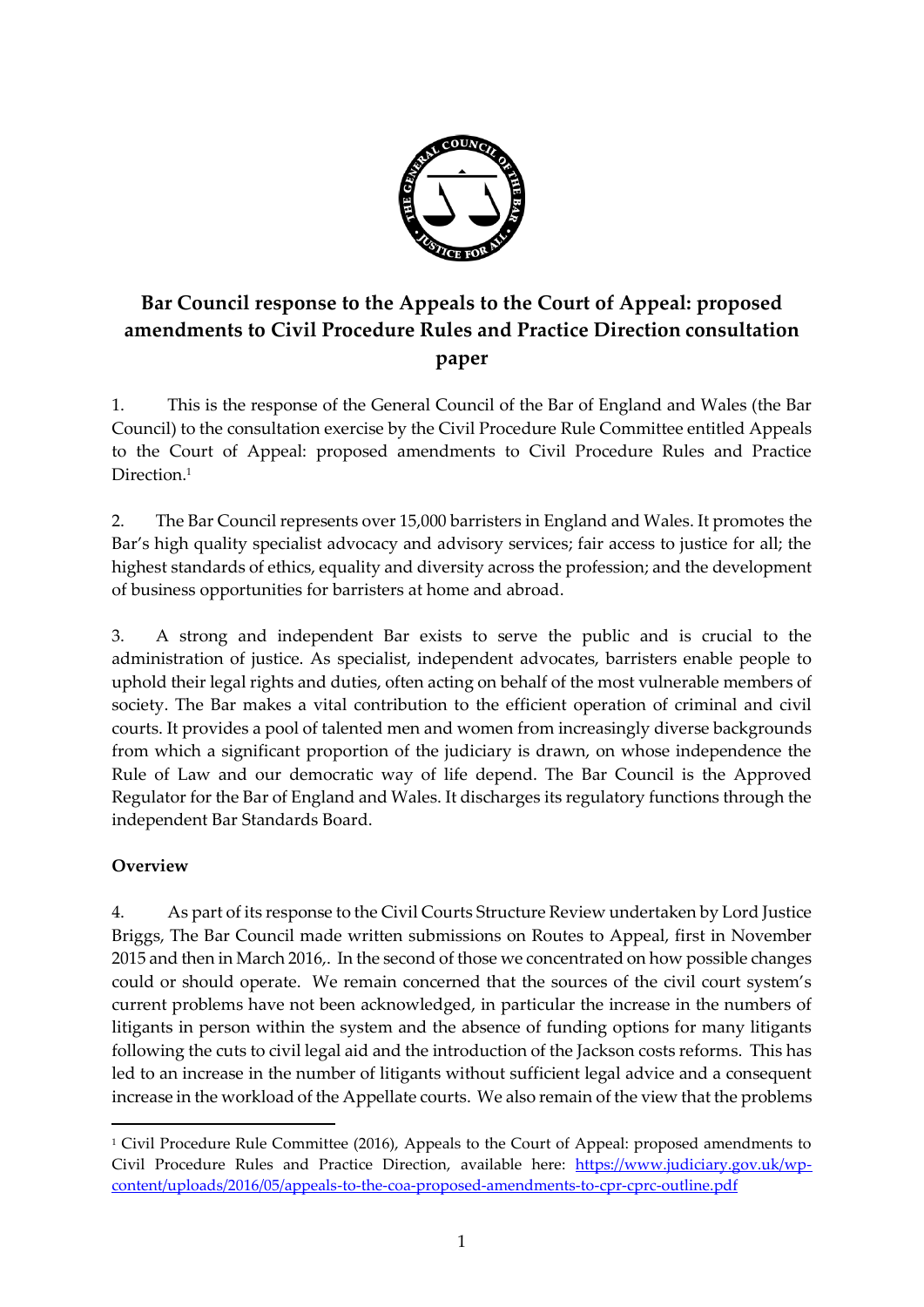to which these reforms have given rise have been exacerbated by inadequate funding of the court system (rather than inherent problems with its existing structures and personnel).

5. We appreciate the need to tackle the workload of the Court of Appeal so that the time between decisions at first instance and Appeal can be reduced. Justice delayed is often justice denied; and in any event substantial delays lead litigants to lose confidence in the process. However, the Civil Procedure Rule Committee, as stewards of our system of civil justice, must ensure that those reforms which they introduce to reduce delay do not serve equally to undermine confidence in its quality. It is our view that the extent of the changes proposed would undermine the confidence of the users of the system and leave them with the clear impression that it no longer had within it the checks and balances needed to make it fair. As proposed the route to appeal not only has a higher threshold but is also dependent on the reaction of one gatekeeper judge to a set of paper submissions. The safeguards for those who have suffered a bad decision at first instance are not enough. The risk of damage to the reputation of the court and to its role in the proper and efficient administration of justice, which the proposed reforms are intended to address, would remain in a different form.

6. A significant number of assumptions have had to be made in order to forecast the impact of the proposed reforms. We suggest that it would be prudent to introduce those reforms which were less controversial and assess their impact before proceeding to other measures which carried a greater risk of unintended consequences.

7. The assumption has been made that the proposed reforms would free up more judicial hours than are needed to meet the annual shortfall, thus allowing the backlog to be addressed. However it does not necessarily follow that the remedies for the two should be the same. Similarly, there is no reason why the changes to the system should not be targeted. The measures to address the backlog could be temporary and/or directed at particular categories of appeal. The Data Analysis shows that a large part of the problem relates to two out of the eight subject categories, Public Law and Immigration/Asylum. If decisions have to be made which affect the existing structure, by removing from appellants rights that they previously had and reducing their access to appellate courts (or full appellate courts), then the effect of those decisions should be mitigated as far as possible.

# **(1)(i) Amendment of CPR Part 52.3(6)(a) to create a test of "a substantial prospect of success" for permission to appeal to the Court of Appeal in a first appeal, in place of the current test of "a real prospect of success"**

# **Question A: Do you agree that the threshold for permission to appeal to the Court of Appeal should be raised to "a substantial prospect of success"? If not, why not?**

8. In our March 2016 submissions we observed that we did not regard a change in the threshold to raise the permission hurdle to be justified simply on the grounds of workload and lack of resources. We remain of the view that, in relation to renewed oral applications, a greater willingness to say that an appeal is totally without merit and/or a reformulation of that test would be the only acceptable alteration to the present permission thresholds. We also wish to make it clear that we would support the judiciary in seeking more resources to meet the rising demand for appellate justice.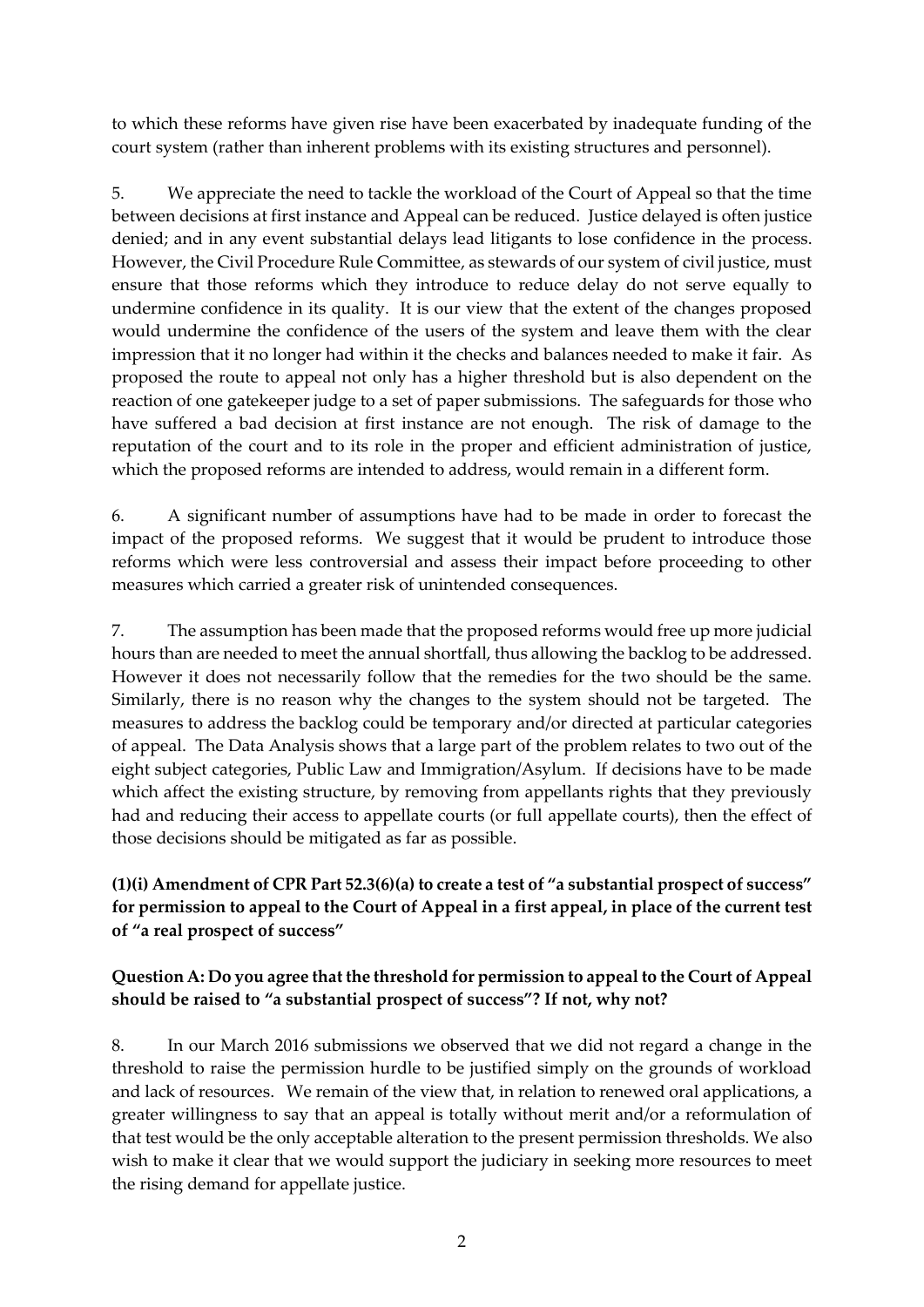9. We are concerned that any change to the threshold would be seen as a restriction on access to justice, and a failure to recognise that a major reason for the increase in the number of appeals is the removal of financial assistance for litigants at first instance together with the changes to costs rules. If such changes have left litigants less satisfied with first instance justice, then to deny them the right to a substantive appeal hearing on cases which have a real prospect of success risks undermining the rule of law and is not consistent with the overall corrective role of the appellate system. Our concerns are heightened by the association of this proposal with the proposal that an appellant's right of oral renewal be removed, simultaneously raising the bar and restricting the appellant's opportunity to clear it.

10. On one reading of the test as proposed, it is difficult to see how some appeals, the determination of which is necessary to the efficient functioning of the system, would find their way to the Court of Appeal at all. We have in mind case management appeals such as that in Denton v TH White Limited [2014] EWCA Civ 906 or cases which involve an element of judicial discretion, for example matters relating to quantum in personal injury cases. This would lead to a decline in the ability of the court to fulfil one of its roles, that of guiding the practice of practitioners and judges both in the lower courts and outside them.

11. We further question whether it is always possible in practice to say whether an argument's prospects are "substantial" rather than merely "real". It is difficult to have confidence that the distinction between those tests will be applied consistently by different judges; one judge's substantial prospect is another judge's real prospect. The potential for confusion is even greater where the old "real prospect" test is to be retained on appeals to other courts. In our view, a reform which it is impossible to apply consistently is no reform at all.

12. Finally, it is not clear to us that such a proposal will necessarily result in less work. It would be reasonable for an appellant to consider that, if a judge has held they have a "substantial prospect" of success, then they are well on the way to victory. In those circumstances, they may be less willing to compromise before the hearing of the appeal than is currently the case, meaning this proposal would not succeed even on its own terms.

13. It is not clear to us and, we suspect, not clear to the Committee, how many cases a change in the threshold for permission would affect and, if it were to be introduced, we suggest that this should be assessed before considering whether it was necessary to restrict the appellant's rights further.

# **Question B: Do you think that amendment of CPR Part 52.3(6)(a) will assist in reducing delays in determination of appeals in the Court of Appeal?**

14. It is likely that the amendment will have an effect on reducing delays but the extent of that effect is difficult to judge. That is why it should be assessed if it is introduced, before further measures are taken to remove the rights of appellants.

**Question C: Do you think that these changes will adversely or positively affect any appellants or respondents more than others and if so, why?**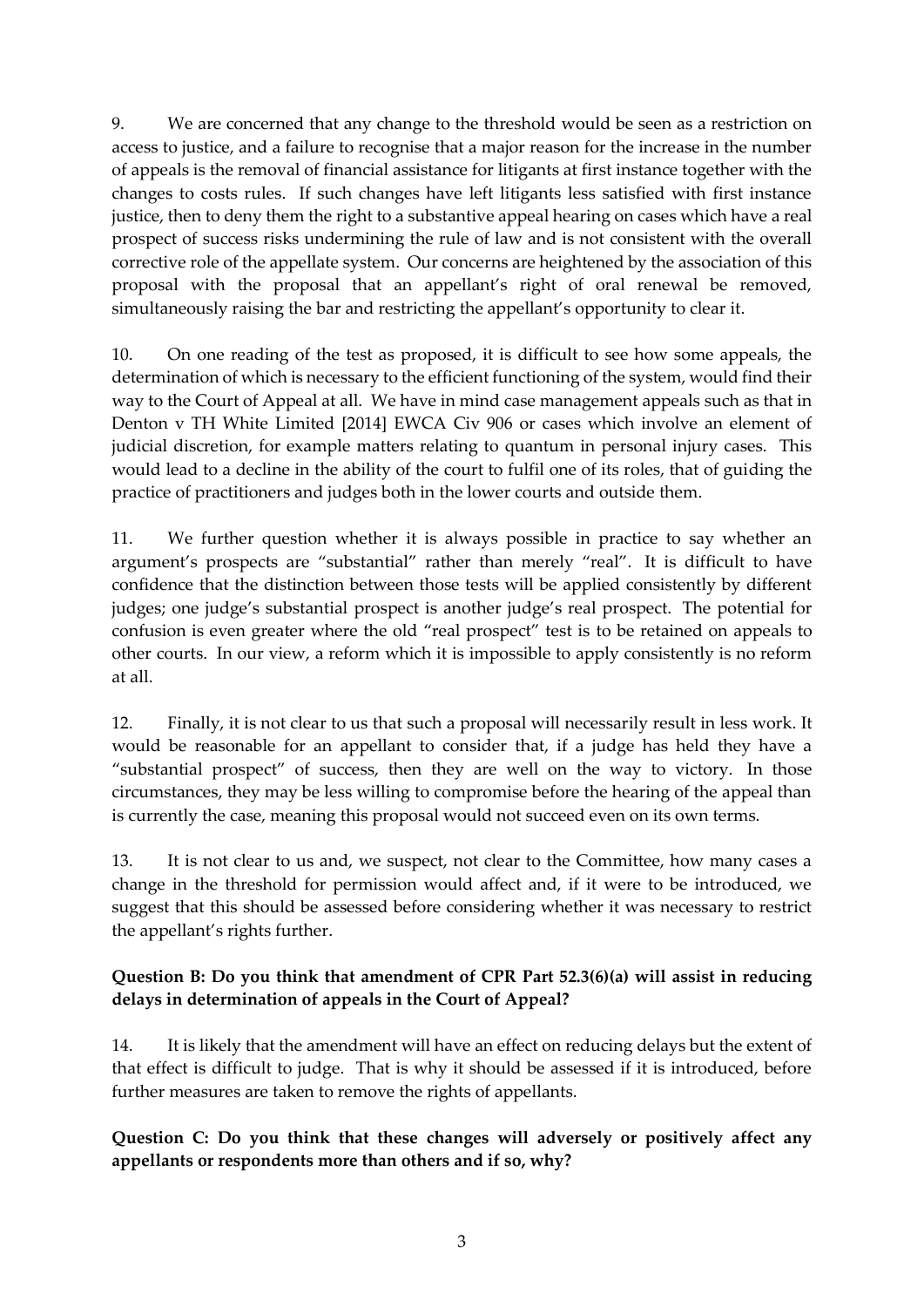15. It is not possible to say at this stage.

#### **Question D: Do you have any other suggestions for assisting the Court of Appeal to reduce delays in the hearing of appeals?**

16. We have previously<sup>2</sup> supported a greater willingness to use the power to prevent an appeal proceeding on the grounds that it is "totally without merit". We would consider a more restrictive test. We would also support strict time limits for oral submissions at applications for permission to appeal.

**(1)(ii) Amendment of CPR Part 52.3 to remove a right of oral renewal for an application for permission to appeal to the Court of Appeal, but with a power in the single LJ reviewing the application on the documents to call the application in for an oral hearing**

**Question E: Do you agree that the right of oral renewal for an application for permission to appeal should be removed and replaced by a system allowing for determination of such an application by a single LJ on the documents coupled with a case-management power to call the application in for an oral hearing if it assessed to be appropriate to do so? If not, why not?**

17. As we set out both in our November 2015 and March 2016 submissions,<sup>3</sup> we consider the right to renew an application orally to be an important feature of the appeal system. The casting of the right of oral renewal as a 'second bite of the cherry' fails to recognise the place this safeguard has in the integrity of the overall appeal process. It permits the users of the system to do so with confidence. The fact that there are a number of appeals which are refused on paper and then allowed on oral renewal should not be a matter for regret, as paragraph 33 of the Committee's Background Information appears to suggest. Rather it demonstrates that it is not always possible for a LJ to achieve a just outcome on the documents.

18. It is re-assuring that 'in most cases' where permission is refused then granted orally the appeal is dismissed. However that does not mean that the first LJ was 'right'. The test he or she had to apply at that stage was not whether the appeal would be successful but whether it had a realistic prospect of success. Our reading of the statistics relating to the outcome of appeals between March 2015 and March 2016 where permission was refused on paper and then granted orally is that overall the appellant achieved a successful outcome in nearly one in 4 cases (23%). In some areas, the success rate was much higher. To us, this demonstrates the value of the safeguard.

19. We do not take comfort from the proposal that there will nonetheless be a route to an oral hearing via the discretion of the LJ looking at the case on the papers. That is because that

<sup>2</sup> Bar Council (March 2016), Bar Council Response to the Civil Courts Structure Review: Interim Report. para 74; see also Annex 2, which contains Bar Council (November 2015), Bar Council submission to the Civil Courts Structure Review. Available here:

[http://www.barcouncil.org.uk/media/423295/2016.03.08\\_civil\\_court\\_structure\\_review\\_](http://www.barcouncil.org.uk/media/423295/2016.03.08_civil_court_structure_review_-_bar_council_response_to_interim_report_-_final.pdf) bar\_council\_response\_to\_interim\_report\_-\_final.pdf

1

<sup>3</sup> Bar Council (March 2016), as above, para 69 and Annex 2 para 72.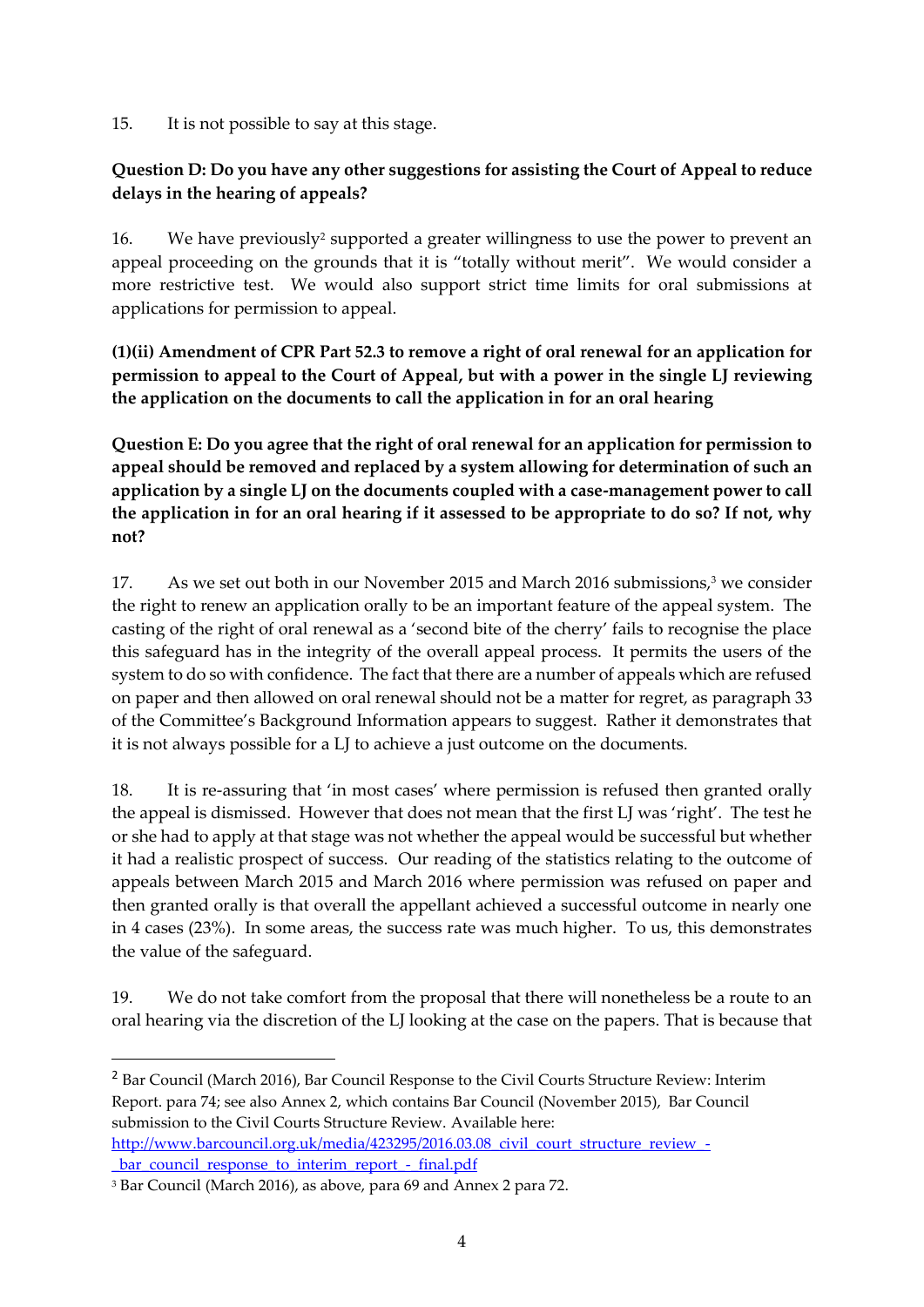LJ will be the same judge who has refused the application. Just as an application for permission to appeal in front of the trial judge is not, in many cases, a proper opportunity, so leaving the discretion as to whether to grant an oral hearing to the judge who has refused permission is, and will be seen as, an inadequate safeguard. It will be perceived as allowing the judge to mark his or her own homework. One of the reasons why the Bar has confidence in a system where the rights of those it represents can be determined by LJs who do not have a background in the area of the law on which they are adjudicating, is the opportunity orally to renew the application and correct any misunderstanding.

20. We do not support the abolition of the right of oral renewal. We favour the retention of the existing system, and think the extension of the power to bar an oral hearing on the basis that it is totally without merit should be considered.

21. If, however, the proposed change were to be considered inevitable, we would strongly recommend further safeguards, and suggest two options in particular. Firstly, if the single LJ considering the matter on paper were to reach the view that there is no substantial prospect of success, but that he would have given permission if the test had remained that of "real prospect", then there should be an automatic right to an oral hearing. Secondly, as an alternative, if the single LJ concludes on the papers that permission should not be granted, the papers should be referred to another LJ for a second opinion and, if he disagrees, there should be a right to an oral hearing. This would retain a level of safeguard but should reduce the number of oral hearings.

22. We do not in any event consider that a reform as fundamental as this should be introduced until the effect of other measures has been ascertained.

# **Question F: Do you think that amendment of CPR Part 52.3(4) and (4A) will assist in reducing delays in determination of appeals in the Court of Appeal?**

23. If the figures for the year to March 2016 are representative, then not only will there be fewer hearings for permission to appeal, there will be up to 124 fewer appeals per year and up to 28 appellants whose cases would have been successful will not trouble the court. We regard that and the consequent damage to the reputation of the system as an unacceptable price to pay.

# **Question G: Do you agree that CPR Part 52.15(1A) and Part 52.15A(2) should be amended as proposed? If not, why not?**

24. For the reasons set out above we do not agree.

# **Question H: Do you think that these changes will adversely or positively affect any appellants or respondents more than others and if so, why?**

25. Other than making the obvious point that the appellants and respondents most affected are those appellants who would have been successful, we do not have anything to add to the paragraphs above.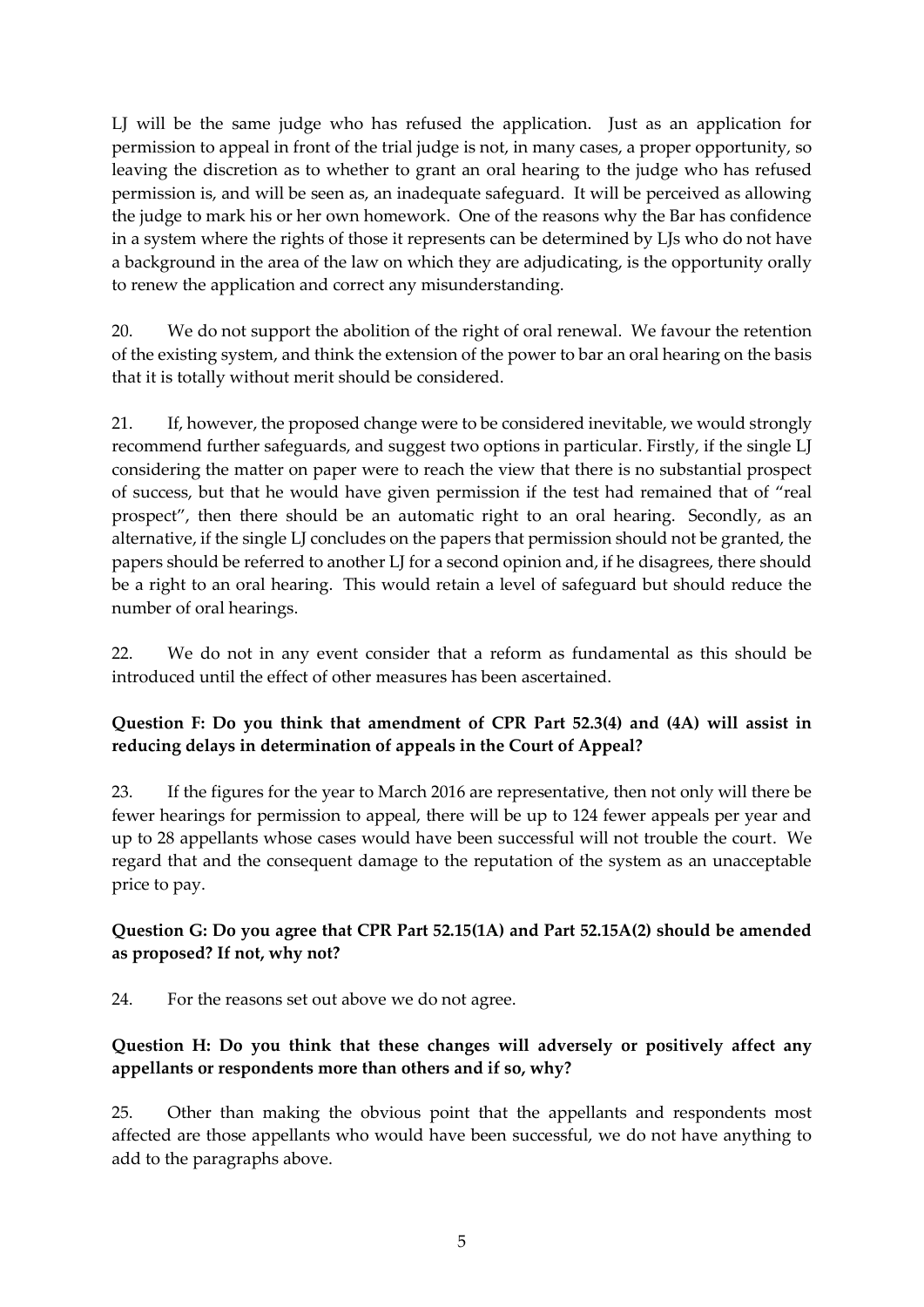**Question I: Do you have any other proposals as to how the procedure for considering applications for permission to appeal could be made more efficient or effective?**

**Question J: Do you have any other proposals as to how the procedure for considering applications for permission to appeal could be changed so as to help reduce delays in the Court of Appeal?**

26. Our proposals are those set out in paragraph 13 above.

**(1)(iii) Proposal to amend CPR Part 52 rule 15.16 to remove the automatic right to an oral hearing for reconsideration of decisions on other applications made in the course of proceedings in the Court of Appeal, replacing it with a discretion for the court to decide whether to hold a hearing or to determine an application on the documents**

#### **Question K: Do you agree that CPR Part 52.16 should be amended as proposed? If not, why not?**

27. We have not seen evidence as to how much LJ time would be saved by the proposed changes and we assume that they are proposed to achieve consistency. However different considerations apply because these cases are ones in relation to which permission to appeal has been given. The assumption should be that they will be determined at an oral hearing and any interlocutory matter of sufficient importance should also be dealt with in that way. We have two additional observations in relation to the proposed changes. If some change is considered inevitable and bearing in mind that interlocutory decisions can be determinative of the appeal as a whole it would, in our view, not be satisfactory for any interlocutory decision to be finally determined without two persons considering it. In the usual course of events we would expect that to be first the court officer and then the LJ but it could be two LJs. The second point is that whatever decision is made in relation to other matters, the right to an oral hearing should be retained in cases where the appeal stands to be dismissed for failure to comply with an order rule or practice direction.

#### **Question L: Do you think that amendment of CPR Part 52.16 will assist in reducing delays in determination of appeals in the Court of Appeal?**

**Question M: Do you think that these changes will adversely or positively affect any appellants or respondents more than others and if so, why?**

**Question N: Do you have any other proposals for amending CPR Part 52.16 to make the procedure for consideration of ancillary applications more efficient and effective?**

**Question O: Do you have any other proposals how the procedure for considering ancillary applications in the Court of Appeal could be changed so as to help reduce delays in the Court of Appeal?**

28. We do not have anything to add to paragraph 22 above.